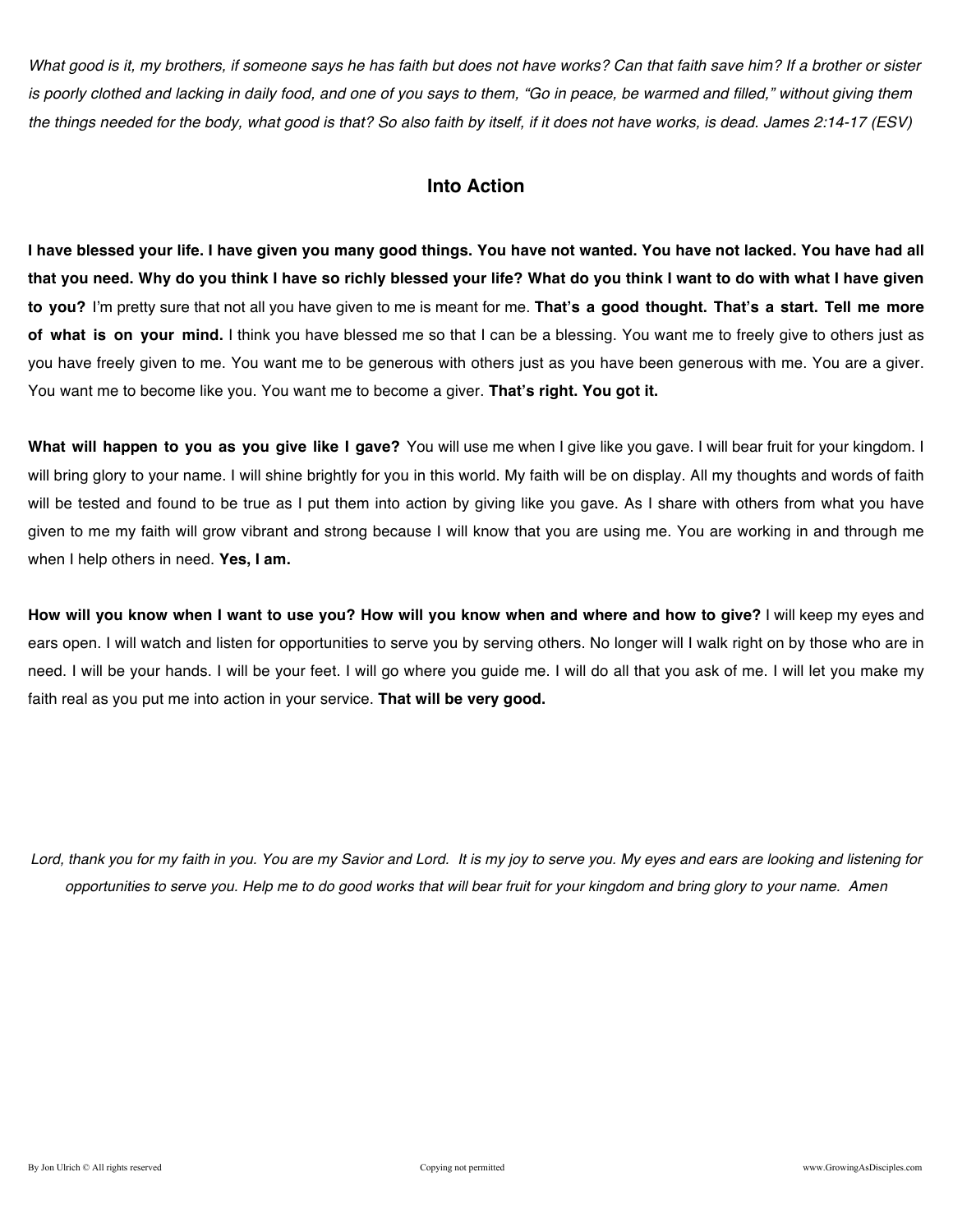**Rhythms** *Faith - Works*

What good is it, my brothers, if a man claims to have faith but has no deeds? Can such faith save him? Suppose a brother or sister is without clothes and daily food. If one of you says to him, "Go, I wish you well; keep warm and well fed," but does nothing about his physical needs, what good is it? In the same way, faith by itself, if it is not accompanied by action, is dead.

NIV James 2:14-17

 **Rhythms** *Faith - Works*

What good is it, dear brothers and sisters, if you say you have faith but don't show it by your actions? Can that kind of faith save anyone? Suppose you see a brother or sister who has no food or clothing, and you say, "Goodbye and have a good day; stay warm and eat well"—but then you don't give that person any food or clothing. What good does that do? So you see, faith by itself isn't enough. Unless it produces good deeds, it is dead and useless.

| <b>NLT</b> | James 2:14-17 |
|------------|---------------|
|            |               |

## **Rhythms** *Faith - Works*

What good is it, my brothers and sisters, if you say you have faith but do not have works? Can faith save you? If a brother or sister is naked and lacks daily food, and one of you says to them, "Go in peace; keep warm and eat your fill," and yet you do not supply their bodily needs, what is the good of that? So faith by itself, if it has no works, is dead.

 **Rhythms** *Faith - Works*

What is the use (profit), my brethren, for anyone to profess to have faith if he has no [good] works [to show for it]? Can [such] faith save [his soul]? If a brother or sister is poorly clad and lacks food for each day, And one of you says to him, Good-bye! Keep [yourself] warm and well fed, without giving him the necessities for the body, what good does that do? So also faith, if it does not have works (deeds and actions of obedience to back it up), by itself is destitute of power (inoperative, dead).

AMP James 2:14-17

 **Rhythms** *Faith - Works*

What use is it, my brethren, if someone says he has faith but he has no works? Can that faith save him? If a brother or sister is without clothing and in need of daily food, and one of you says to them, "Go in peace, be warmed and be filled," and yet you do not give them what is necessary for their body, what use is that? Even so faith, if it has no works, is dead, being by itself.

NASB James 2:14-17

 **Rhythms** *Faith - Works*

What good is it, my brothers, if someone says he has faith but does not have works? Can that faith save him? If a brother or sister is poorly clothed and lacking in daily food, and one of you says to them, "Go in peace, be warmed and filled," without giving them the things needed for the body, what good is that? So also faith by itself, if it does not have works, is dead.

ESV James 2:14-17

 **Rhythms** *Faith - Works*

What does it profit, my brethren, if someone says he has faith but does not have works? Can faith save him? If a brother or sister is naked and destitute of daily food, and one of you says to them, "Depart in peace, be warmed and filled," but you do not give them the things which are needed for the body, what does it profit? Thus also faith by itself, if it does not have works, is dead.

NKJV James 2:14-17

 **Rhythms** *Faith - Works*

Dear friends, do you think you'll get anywhere in this if you learn all the right words but never do anything? Does merely talking about faith indicate that a person really has it? For instance, you come upon an old friend dressed in rags and halfstarved and say, "Good morning, friend! Be clothed in Christ! Be filled with the Holy Spirit!" and walk off without providing so much as a coat or a cup of soup—where does that get you? Isn't it obvious that God-talk without God-acts is outrageous nonsense?

MSG James 2:14-17

Dear brothers, what's the use of saying that you have faith and are Christians if you aren't proving it by helping others? Will that kind of faith save anyone? If you have a friend who is in need of food and clothing, and you say to him, "Well, good-bye and God bless you; stay warm and eat hearty," and then don't give him clothes or food, what good does that do? So you see, it isn't enough just to have faith. You must also do good to prove that you have it. Faith that doesn't show itself by good works is no faith at all—it is dead and useless.

 **Rhythms** *Faith - Works*

TLB James 2:14-17

 **Rhythms** *Faith - Works*

My brothers and sisters, if people say they have faith, but do nothing, their faith is worth nothing. Can faith like that save them? A brother or sister in Christ might need clothes or food. If you say to that person, "God be with you! I hope you stay warm and get plenty to eat," but you do not give what that person needs, your words are worth nothing. In the same way, faith that is alone—that does nothing—is dead.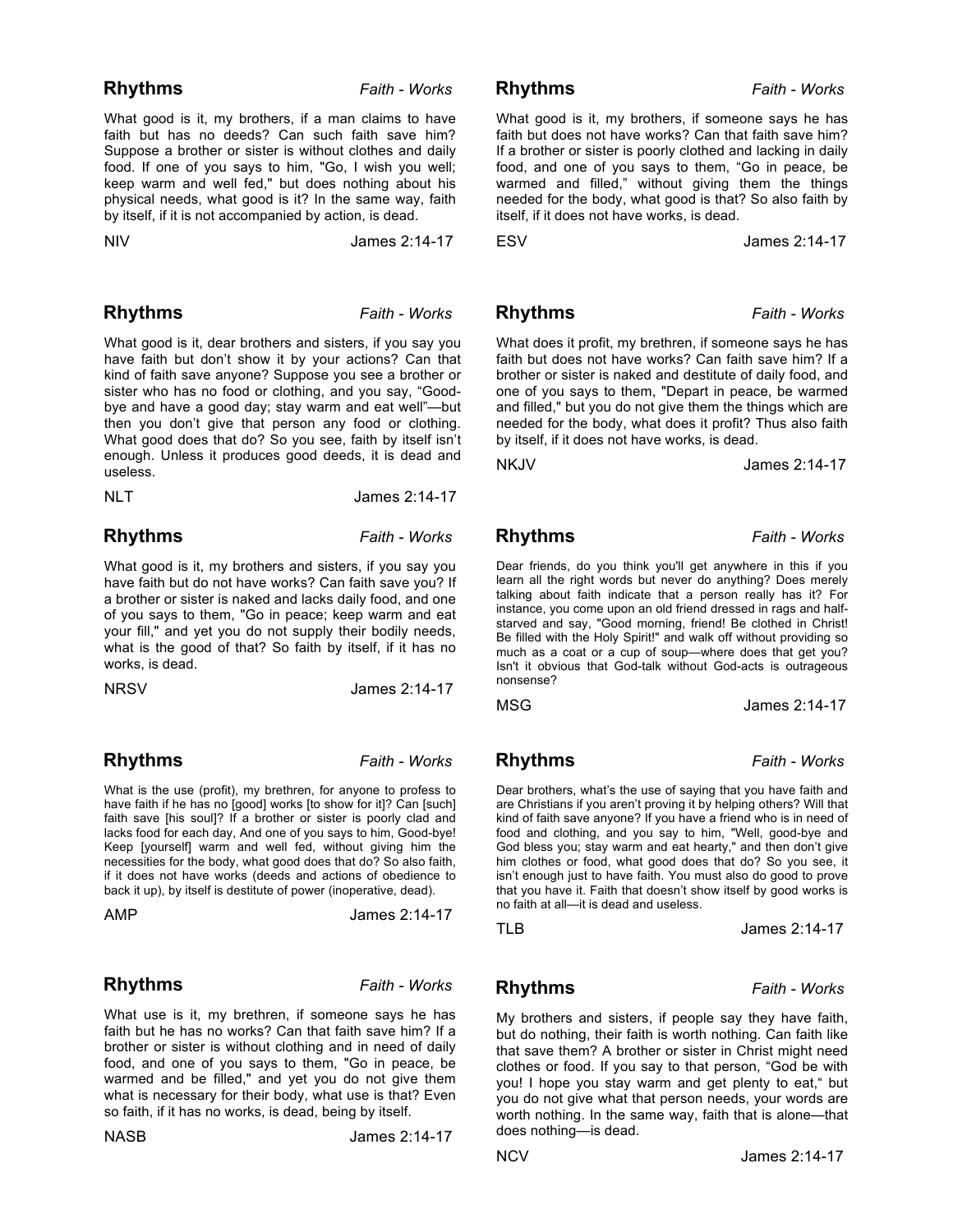## **Rhythms** – James 2:14-17 **In Context:** *Read James 2*

# **Begin With Prayer:** *Here I am Lord. I Am Listening.*

### **Meditating On God's Word:** *(What is God speaking to your heart?)*

What good is it, my brothers, if someone says he has faith but does not have works? Can that faith save him? If a brother or sister is poorly clothed and lacking in daily food, and one of you says to them, "Go in peace, be warmed and filled," without giving them the things needed for the body, what good is that? So also faith by itself, if it does not have works, is dead. James 2:14-17 (ESV)

### **Considering The Words***: (What words speak to your heart?)*

What good | is it,  $\overline{I}$  my brothers, | if | someone says | he has | faith | but | does not | have works? | Can | that faith | save him? | If a brother | or sister | is poorly | clothed | and | lacking | in daily food, | and | one | of you | says | to them, | "Go in peace, | be warmed | and | filled," | without | giving them | the things needed | for | the body, | what good | is that? | So also | faith | by itself, | if it | does not | have works, | is dead. James 2:14-17 (ESV)

 $\_$  , and the set of the set of the set of the set of the set of the set of the set of the set of the set of the set of the set of the set of the set of the set of the set of the set of the set of the set of the set of th  $\_$  , and the set of the set of the set of the set of the set of the set of the set of the set of the set of the set of the set of the set of the set of the set of the set of the set of the set of the set of the set of th

### **Praying The Scripture:** *(What prayer from your heart will you write?)*

Lord, thank you for my faith in you. You are my Savior and Lord. It is my joy to serve you. My eyes and ears are looking and listening for opportunities to serve you. Help me to do good works that will bear fruit for your kingdom and bring glory to your name. Amen  $\_$  , and the set of the set of the set of the set of the set of the set of the set of the set of the set of the set of the set of the set of the set of the set of the set of the set of the set of the set of the set of th

## **What It Means:** *(What questions speak to your heart?) (Suggested questions for small group discussion are in bold)*

 $\_$  , and the set of the set of the set of the set of the set of the set of the set of the set of the set of the set of the set of the set of the set of the set of the set of the set of the set of the set of the set of th  $\_$  , and the set of the set of the set of the set of the set of the set of the set of the set of the set of the set of the set of the set of the set of the set of the set of the set of the set of the set of the set of th  $\_$  , and the set of the set of the set of the set of the set of the set of the set of the set of the set of the set of the set of the set of the set of the set of the set of the set of the set of the set of the set of th  $\_$  , and the set of the set of the set of the set of the set of the set of the set of the set of the set of the set of the set of the set of the set of the set of the set of the set of the set of the set of the set of th  $\_$  , and the set of the set of the set of the set of the set of the set of the set of the set of the set of the set of the set of the set of the set of the set of the set of the set of the set of the set of the set of th  $\_$  , and the set of the set of the set of the set of the set of the set of the set of the set of the set of the set of the set of the set of the set of the set of the set of the set of the set of the set of the set of th  $\_$  , and the set of the set of the set of the set of the set of the set of the set of the set of the set of the set of the set of the set of the set of the set of the set of the set of the set of the set of the set of th  $\_$  , and the set of the set of the set of the set of the set of the set of the set of the set of the set of the set of the set of the set of the set of the set of the set of the set of the set of the set of the set of th  $\_$  , and the set of the set of the set of the set of the set of the set of the set of the set of the set of the set of the set of the set of the set of the set of the set of the set of the set of the set of the set of th  $\_$  , and the set of the set of the set of the set of the set of the set of the set of the set of the set of the set of the set of the set of the set of the set of the set of the set of the set of the set of the set of th

 $\_$  , and the set of the set of the set of the set of the set of the set of the set of the set of the set of the set of the set of the set of the set of the set of the set of the set of the set of the set of the set of th

Why will true faith in the Lord always lead to good works being done for Him?

Why is your life of faith in the Lord never something to be earned by doing good works?

**How has your faith in the Lord helped you to look for opportunities to be used by Him? What are some of the good works that the Lord has given you to do for Him?**

How is your faith in the Lord continually being demonstrated by the good works you do for Him?

**How has your faith in the Lord grown stronger and more vibrant as you have served Him?**

How have your good works for the Lord led to others coming to have faith in Him?

**Living It Out:** *(What action step is God guiding your heart to take?)*

Allow your faith in the Lord to be demonstrated by doing the good works He asks you to do for Him.

### **Seeing It Happen:** *(What are you trusting God for in your heart?)*

Have faith that the Lord will help you to demonstrate your faith in Him by the good works you do for Him.

### **Get Ready To Share:** *(What can you share with others from your heart?)*

Share with another person or your small group how your faith in the Lord has resulted in doing good works for Him.  $\_$  , and the set of the set of the set of the set of the set of the set of the set of the set of the set of the set of the set of the set of the set of the set of the set of the set of the set of the set of the set of th

\_\_\_\_\_\_\_\_\_\_\_\_\_\_\_\_\_\_\_\_\_\_\_\_\_\_\_\_\_\_\_\_\_\_\_\_\_\_\_\_\_\_\_\_\_\_\_\_\_\_\_\_\_\_\_\_\_\_\_\_\_\_\_\_\_\_\_\_\_\_\_

 $\_$  , and the set of the set of the set of the set of the set of the set of the set of the set of the set of the set of the set of the set of the set of the set of the set of the set of the set of the set of the set of th

## **Close With Prayer:** *Quiet Yourself Before The Lord*

*Pause And Offer Prayers Of… With An Attitude Of Faith Listen To What The Lord Wants To Say To You*

Adoration… \_\_\_\_\_\_\_\_\_\_\_\_\_\_\_\_\_\_\_\_\_\_\_\_\_\_\_\_\_\_\_\_\_\_\_\_\_\_\_\_\_\_\_\_\_\_\_\_\_\_\_\_\_\_\_\_\_\_\_\_\_\_\_\_\_\_\_\_\_\_\_\_\_\_\_\_\_\_\_ Thanksgiving... Confession... Intercession... Petition… \_\_\_\_\_\_\_\_\_\_\_\_\_\_\_\_\_\_\_\_\_\_\_\_\_\_\_\_\_\_\_\_\_\_\_\_\_\_\_\_\_\_\_\_\_\_\_\_\_\_\_\_\_\_\_\_\_\_\_\_\_\_\_\_\_\_\_\_\_\_\_\_\_\_\_\_\_\_\_

By Jon Ulrich © All rights reserved compared compared compared compared compared www.GrowingAsDisciples.com